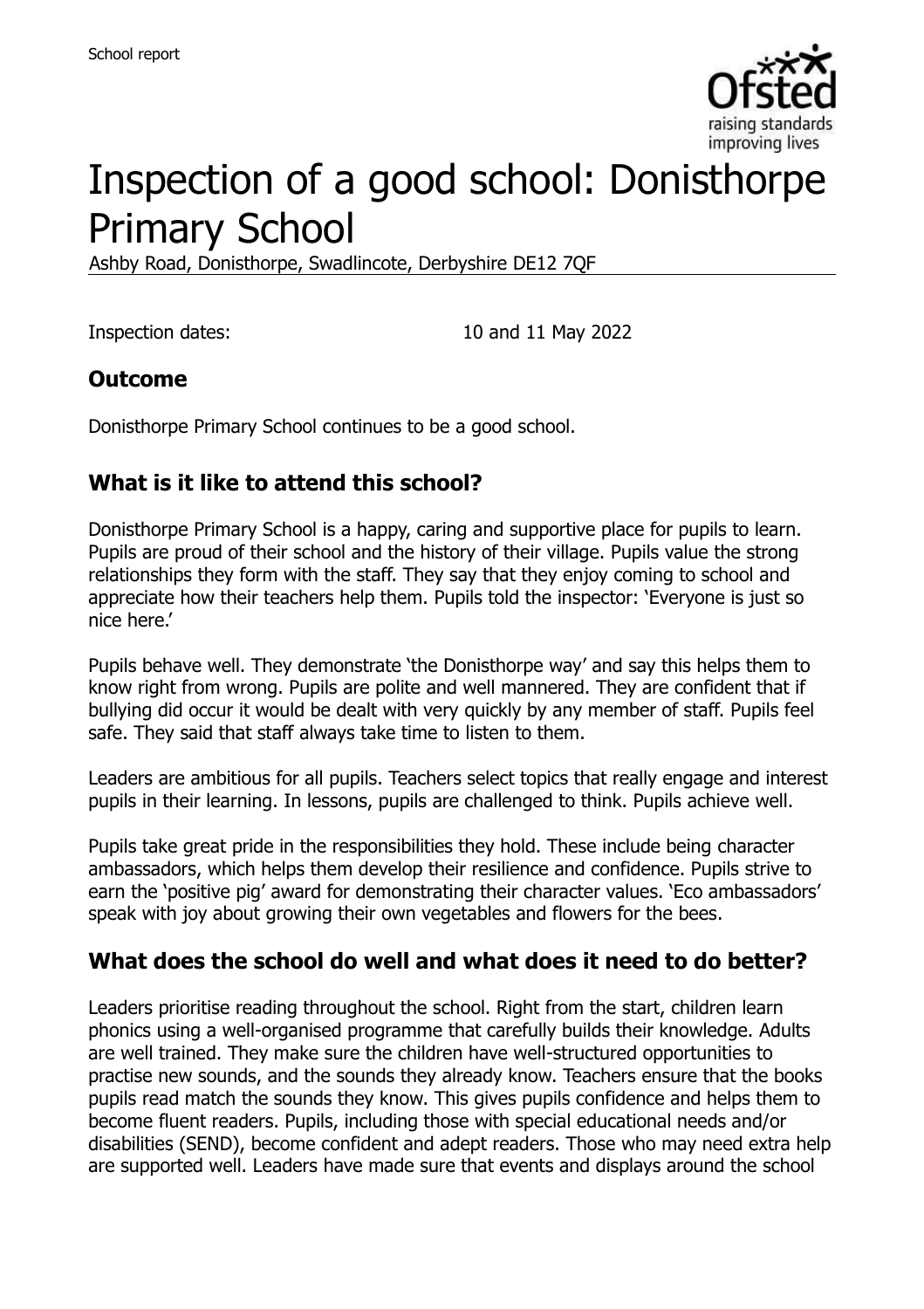

help pupils to develop a love of reading. Pupils enjoy reading and listening to stories read by their class teachers.

Leaders have been proactive in designing a curriculum to suit their school. Pupils learn about the history of their village. They speak with pride when discussing how Donisthorpe used to be a successful mining village and is now part of The National Forest.

Leaders have identified the essential knowledge that pupils need to learn in all subjects. Subject leaders have made sure that their plans meet the needs of all pupils, including those with SEND. Curriculum planning is well-sequenced and builds on what pupils already know. Teachers provide opportunities for pupils to revisit what they have learned before. In some subjects, including mathematics, the curriculum is well embedded. Pupils know more and remember more. In a small number of subjects, the curriculum is still quite new. Pupils' knowledge is developing in these subjects.

Teaching in the early years enables children to be confident, independent learners. Children demonstrate the values of kindness and respect. Staff in the early years encourage children to cooperate and develop their creative thinking skills. Children learn from real-life experiences. They spoke with excitement about their newly hatched chicks and how their caterpillars will soon turn into butterflies. The early years is a positive, vibrant environment where children are happy and enthusiastic learners.

Leaders have made sure that the school is highly inclusive. No pupil misses out on anything the school offers. Teachers identify pupils with SEND early. The skilled special educational needs coordinator ensures that these pupils learn alongside their classmates. If necessary, small changes are made for pupils with SEND. These could be how work is recorded or providing extra adult support if they need it. Pupils value the nurture provision in school. They benefit from time in the 'rainbow room', where they can talk about any worries they have.

There is a respectful culture in the school. Pupils and staff treat each other with courtesy. Pupils understand responsibility and are ready to be active members of their community. They described singing to elderly members of the village in the local church. They also learn clear messages about equality. Pupils explained that it is fine to be different as that is what makes you unique. Pupils' knowledge of Christianity is secure. However, their knowledge of other faiths and cultures is less secure.

Staff feel well supported by leaders and all have a shared vision for the school. They share leaders' ambition for what pupils can achieve. Staff confirm that leaders consider their workload and well-being. They are proud to work at the school.

# **Safeguarding**

The arrangements for safeguarding are effective.

Leaders ensure that messages about safety are clearly delivered to pupils. Older pupils can explain how to keep themselves safe online and younger pupils explain about road safety and trusted adults. Staff are clear about how to report any concerns and are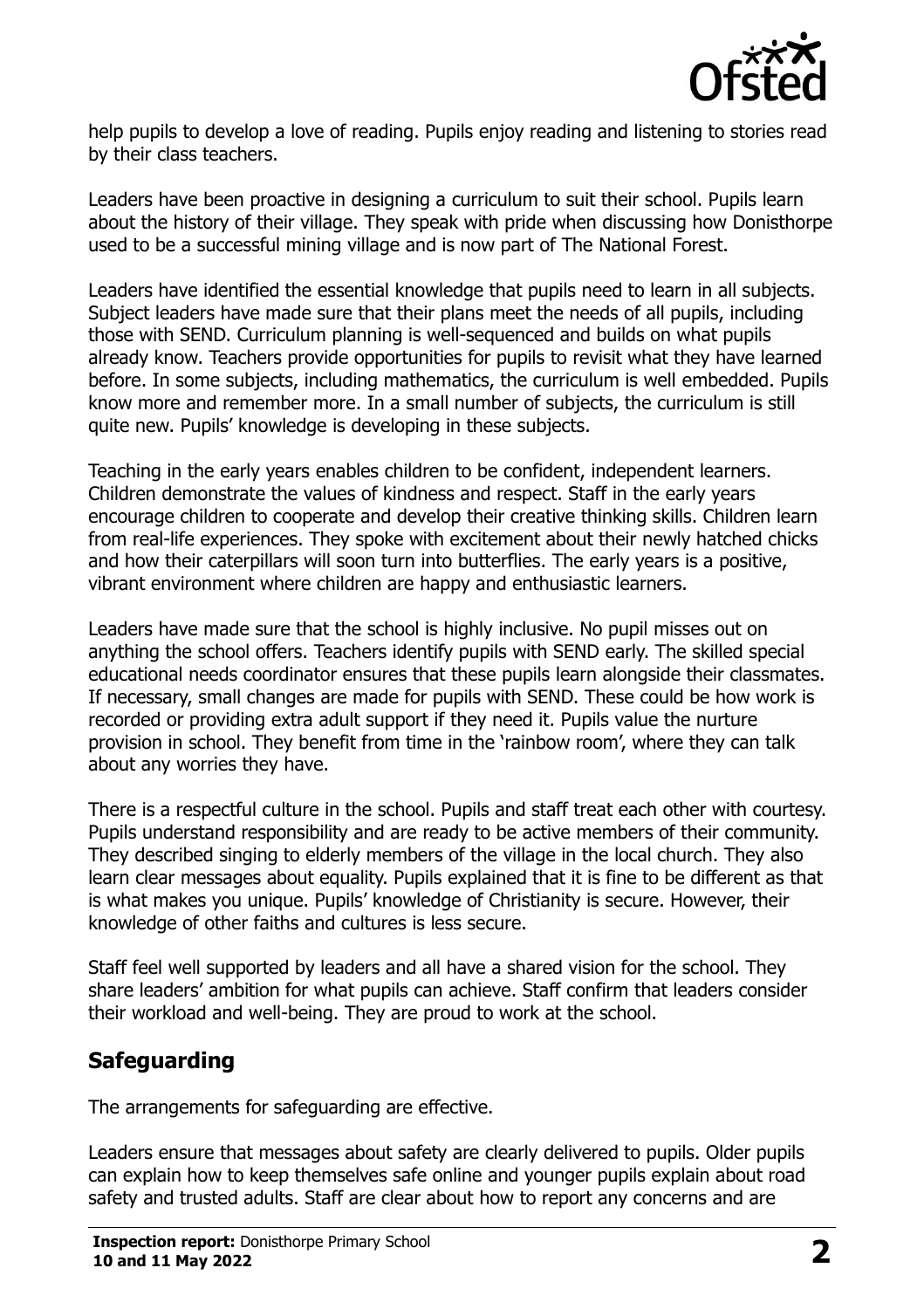

vigilant in their attention to pupils' welfare. Staff receive regular training and updates. They understand the dangers and challenges that pupils may face.

Leaders work with outside agencies to keep pupils safe. Referrals are made quickly to ensure that pupils and families receive the support that they need.

# **What does the school need to do to improve?**

# **(Information for the school and appropriate authority)**

■ Some pupils do not have a detailed enough knowledge of diversity, for example of cultures and families that are different from their own. Leaders should make sure that the curriculum contains effective opportunities for pupils to develop their knowledge of diversity.

### **Background**

When we have judged a school to be good, we will then normally go into the school about once every four years to confirm that the school remains good. This is called a section 8 inspection of a good or outstanding school, because it is carried out under section 8 of the Education Act 2005. We do not give graded judgements on a section 8 inspection. However, if we find evidence that a school would now receive a higher or lower grade, then the next inspection will be a section 5 inspection. Usually this is within one to two years of the date of the section 8 inspection. If we have serious concerns about safeguarding, behaviour or the quality of education, we will deem the section 8 inspection as a section 5 inspection immediately.

This is the second section 8 inspection since we judged the school to be good in February 2013.

#### **How can I feed back my views?**

You can use [Ofsted Parent View](https://parentview.ofsted.gov.uk/) to give Ofsted your opinion on your child's school, or to find out what other parents and carers think. We use information from Ofsted Parent View when deciding which schools to inspect, when to inspect them and as part of their inspection.

The Department for Education has further quidance on how to complain about a school.

If you are the school and you are not happy with the inspection or the report, you can [complain to Ofsted.](https://www.gov.uk/complain-ofsted-report)

# **Further information**

You can search for [published performance information](http://www.compare-school-performance.service.gov.uk/) about the school.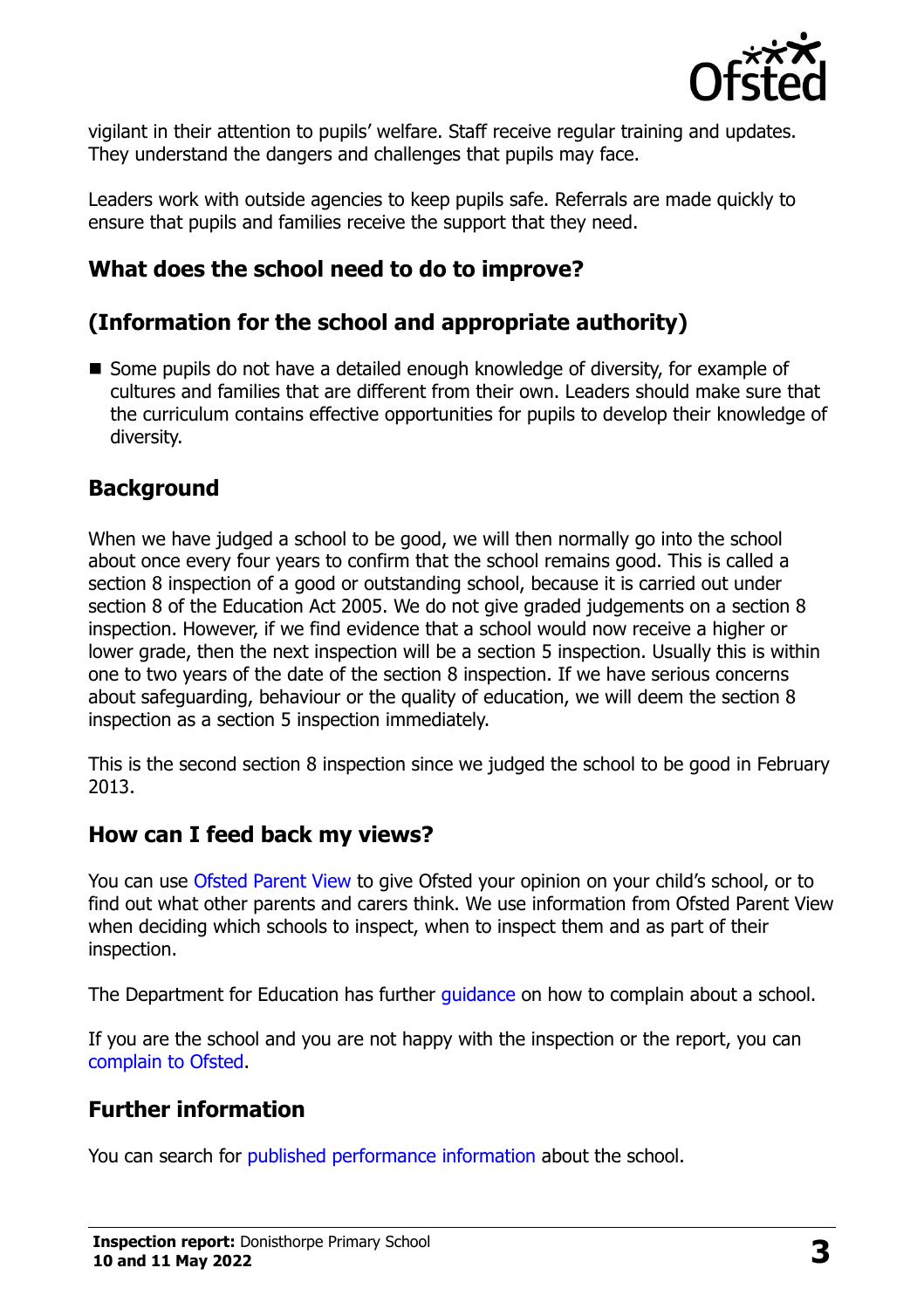

In the report, '[disadvantaged pupils](http://www.gov.uk/guidance/pupil-premium-information-for-schools-and-alternative-provision-settings)' refers to those pupils who attract government pupil premium funding: pupils claiming free school meals at any point in the last six years and pupils in care or who left care through adoption or another formal route.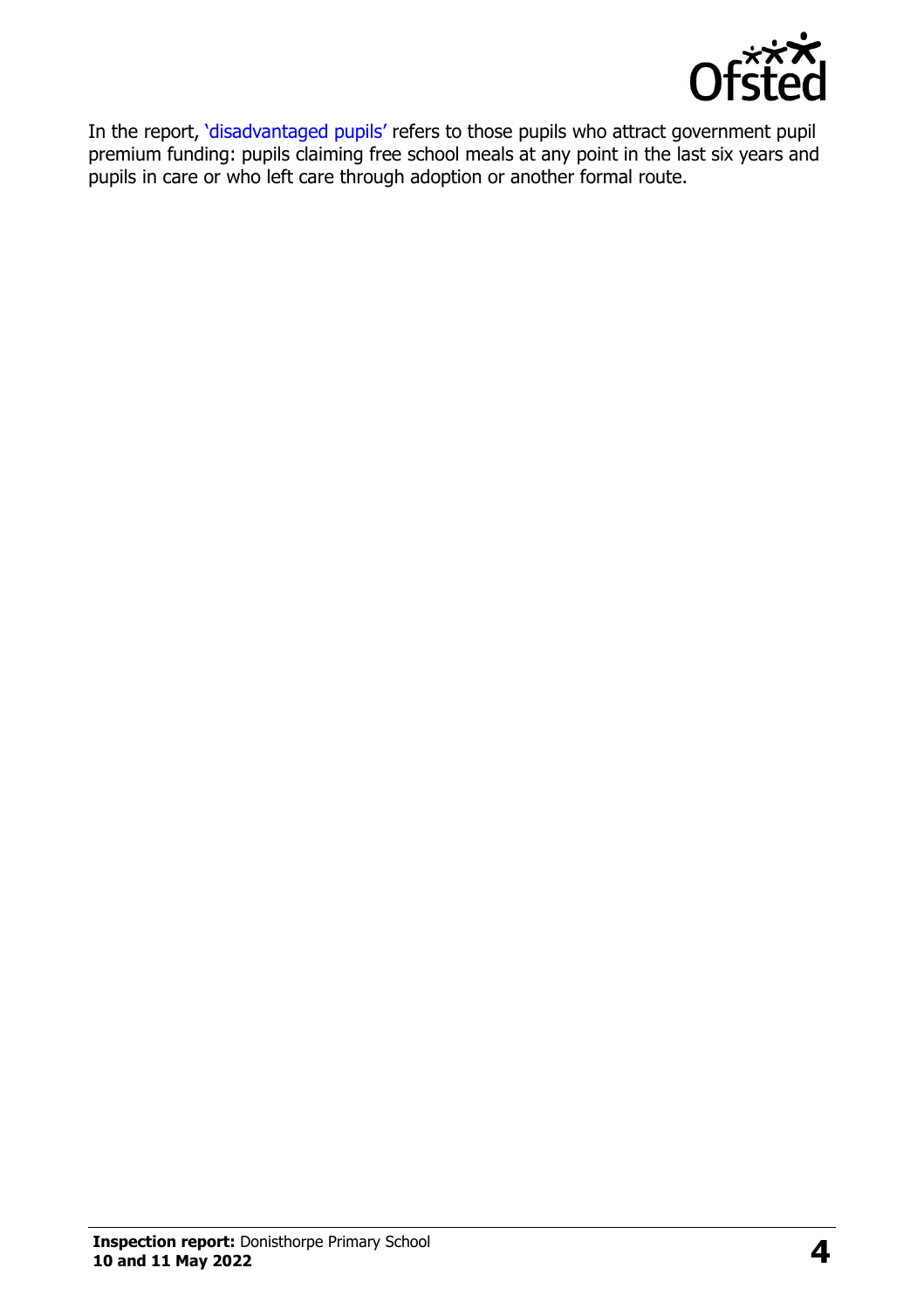

# **School details**

| Unique reference number             | 119944                                                             |
|-------------------------------------|--------------------------------------------------------------------|
| <b>Local authority</b>              | Leicestershire                                                     |
| <b>Inspection number</b>            | 10227869                                                           |
| <b>Type of school</b>               | Primary                                                            |
| <b>School category</b>              | Maintained                                                         |
| Age range of pupils                 | 4 to 11                                                            |
| <b>Gender of pupils</b>             | Mixed                                                              |
| Number of pupils on the school roll | 204                                                                |
| <b>Appropriate authority</b>        | The governing body                                                 |
| <b>Chair of governing body</b>      | Joanne Lee                                                         |
| <b>Headteacher</b>                  | Sylvie Newman                                                      |
| Website                             | www.donisthorpeprimary.org                                         |
| Date of previous inspection         | 23 March 2017, under section 8 of the<br><b>Education Act 2005</b> |

# **Information about this school**

■ The school uses one unregistered alternative provider.

# **Information about this inspection**

- This was the first routine inspection the school has received since the COVID-19 pandemic began. The inspector discussed the impact of the pandemic with leaders and has taken that into account in the evaluation of the school.
- During the inspection, the inspector met with the headteacher, the deputy headteacher, senior leaders and a range of staff.
- $\blacksquare$  The inspector met with members of the governing body and spoke with a representative of the local authority.
- To evaluate the effectiveness of the school's arrangements for safeguarding, the inspector reviewed school policies, procedures and records. The inspector met with the designated safeguarding lead and spoke with staff, governors and pupils about the school's approach to keeping pupils safe.
- The inspector carried out deep dives in early reading, mathematics and history. For each deep dive, the inspector met with subject leaders to discuss the curriculum, spoke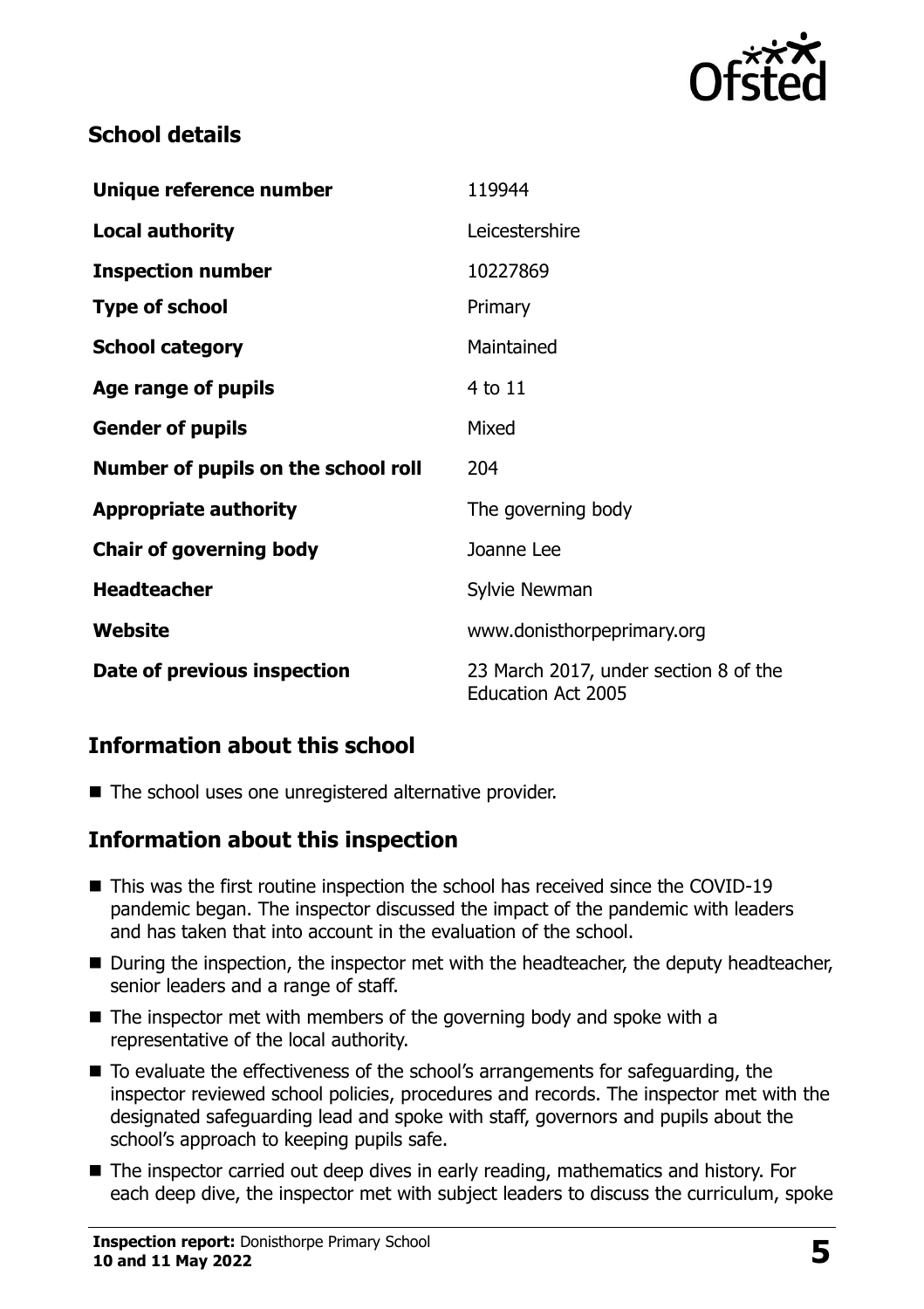

with teachers, and spoke with pupils about their learning. The inspector visited lessons and looked at samples of pupils' work. The inspector observed pupils reading to a familiar adult.

■ The inspector observed pupils' behaviour in lessons and around school. She considered responses to Ofsted Parent View, including free-text comments. The inspector met with groups of staff and pupils and considered responses to Ofsted's surveys.

#### **Inspection team**

Kirsty Norbury, lead inspector Her Majesty's Inspector